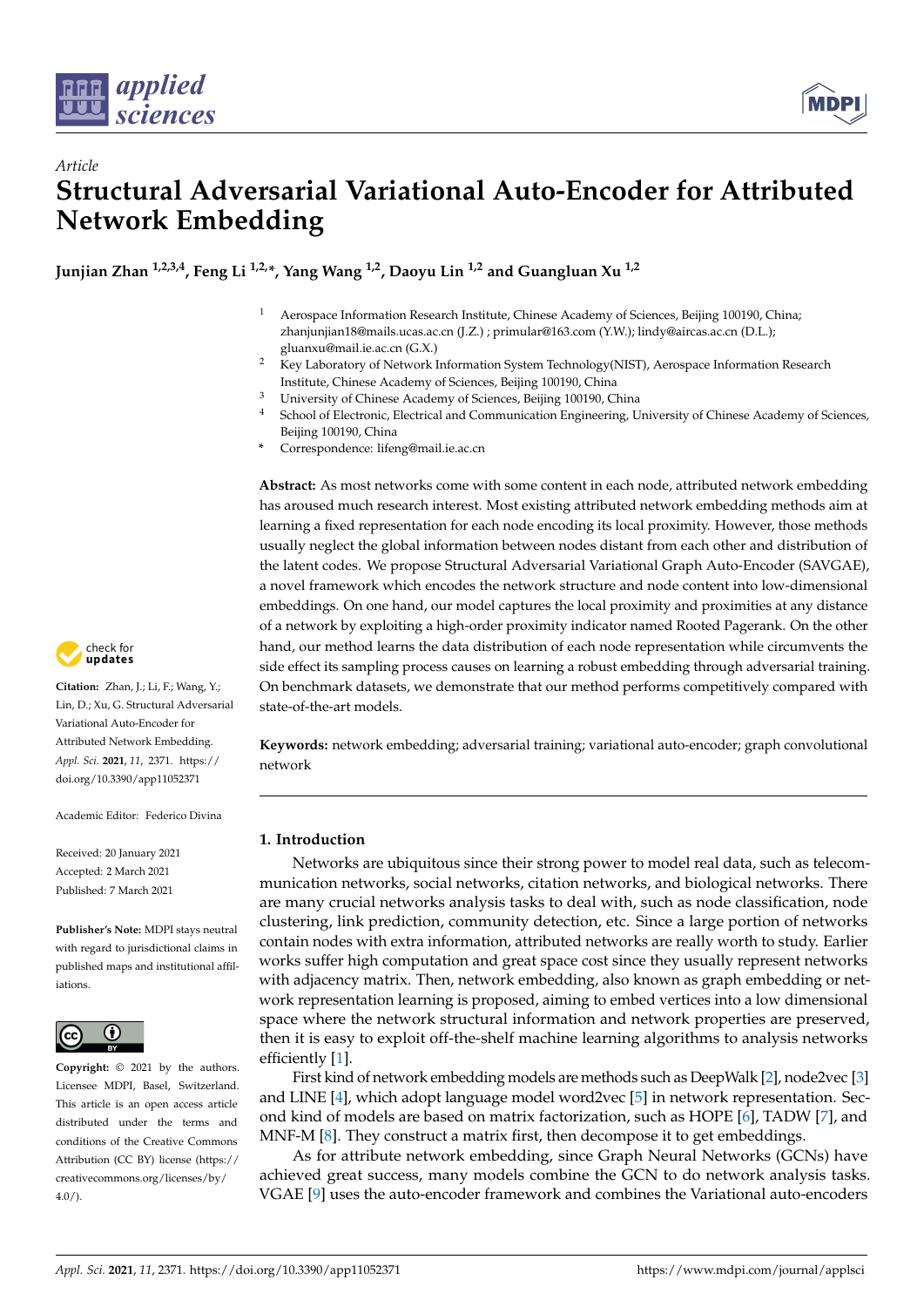(VAE)  $(10,11)$  and GCN to learn great node representation. Then ARVGA  $[12]$  and CAN [\[13\]](#page-10-1) improve it by adding GAN or changing learning aim. GCN-based models inherit some common defects. VGAE and ARVGA use variational auto-encoders (VAE) to encode the data distribution of the latent codes in graphs while suffering from the drawback of the sampling process in VAE, which makes the latent representation not repeatable for the same sample and harms the performance in related tasks. These typical methods mostly ignore the global information between nodes.

To overcome the deficits mentioned before, we propose a framework (SAVGAE) to encode the graph structure and node attribute of attributed networks into compact representation. We use the higher proximity metric Rooted PageRank to include the local and global information between each pair of nodes. We design a delicate structure to employ the strong learning ability of VAE while circumventing the effect brought by the inner core sampling process through an adversarial training module. The delicate structure makes the representation exclusive for each node and the adversarial training module prevents the performance declining it may cause. We evaluate our model on three typical graph analysis tasks including link prediction, node clustering, and graph visualization meanwhile get competitive performance. In summary, our contributions are as follows:

- 1. We propose to use Rooted PageRank (RPR) rather than adjacency matrix as the reconstruction objective so as to preserve local and global proximity simultaneously in node representation.
- 2. We develop a novel graph autoencoder model combining generative adversarial networks and variational autoencoder, where we use the great learning ability of VAE and avoid the side effect it may cause on learning graph embedding.
- 3. We evaluate the proposed model over two tasks on three widely used graph benchmarks, and get competitive results.

We organize the rest of our paper as follows. In Section [2,](#page-1-0) we introduce the work related to our model. In Section [3,](#page-2-0) we detail our model SAVGAE. In Section [4,](#page-5-0) we introduce the experiments setup and experiments results. Finally, in Section [5,](#page-8-0) we draw our conclusions.

## <span id="page-1-0"></span>**2. Related Work**

In this section, we introduce the models related to our work. Firstly, we introduce the earlier network embedding methods, then we present attributed network embedding models. Finally, we introduce related models exploiting deep generative models.

# *2.1. Network Embedding*

Network embedding assigns each node in the network a low dimensional representation while preserving the network information [\[14\]](#page-10-2). Earlier works were related to dimension reduction techniques such as Isomap [\[15\]](#page-10-3), Locally Linear Embedding (LLE) [\[16\]](#page-10-4), and Laplacian Eigenmap (LE) [\[17\]](#page-10-5). The time complexity of these methods is usually at least quadratic with respect to the number of nodes, thus suffering scalability issue [\[1\]](#page-9-0). Recent models are directly designed for representing networks rather than reducing the high dimensionality of the non-relational data.

#### *2.2. Attributed Network Embedding*

Attributed Network Embedding exploits the topological structure and the node content simultaneously. Yang et al. prove that DeepWalk is equivalent to matrix factorization, and propose TADW to incorporate text features of nodes into network embedding [\[7\]](#page-9-6). TriNDR [\[18\]](#page-10-6) is a coupled neural network model to exploit network structure, node content, and node labels to learn node representation. However, these models shallow models are either DeepWalk variants or based on the mechanism of matrix factorization. Recently Graph Neural Networks (GNNs) achieve excellent performance due to their strong representation power, and there are some works that exploit GNN in network embedding, such as VGAE, incorporating GCN into variational autoencoder framework.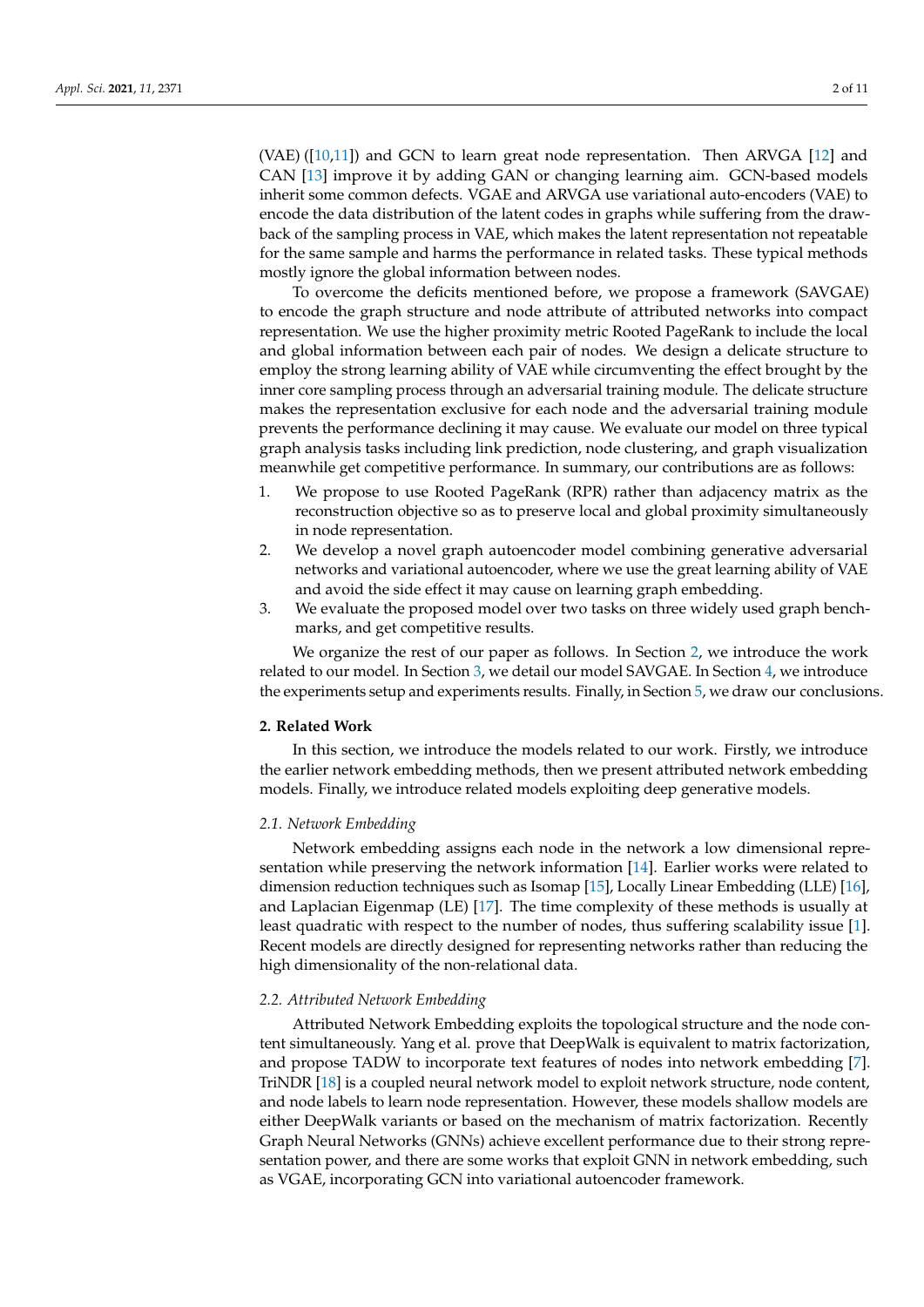# *2.3. Deep Generative Models*

Generative models are an important class of models in probability statistics and machine learning, referring to a set of models used to generate observable data randomly. Generative models have a wide range of applications, and can be used to model different kinds of data, such as images, text, sound, etc. Thus, it is promising to use generative models in network representation learning. Deep generative models take advantage of the ability of deep neural networks to approximate arbitrary functions to model a complex distribution, Variational Autoencoder (VAE) and Generative Adversarial Networks (GANs) are two excellent classes.

AAE [\[19\]](#page-10-7) combines the GAN and autoencoder to perform variational inference. However, the model is not designed for networks. Recently, Dai et al. used the adversarial training in networks [\[20\]](#page-10-8). However, the model cannot handle networks with node attributes. ARVGA also combines the GAN with the graph auto-encoder structure. However it only uses the GAN as a regularizer to enhance an intrinsic hypothesis of prior distribution in VAE. In contrast, our model uses the adversarial mechanism to improve the defect of VAE in attribute network embedding. Ref. [\[21\]](#page-10-9) also try to overcome the problem of VAE, but it aims at general data.

#### <span id="page-2-0"></span>**3. Model**

In this section, we formalize the attribute network embedding task we focus on firstly. Then we present our Structural Adversarial Variational Graph Auto-Encoder (SAVGAE) model. Next we introduce the Structral Variational Graph Auto-Encoder(SVGA) module, which uses Rooted Pagerank to learn comprehensive topology structural information. Finally, we introduce the adversarial training module which overcomes the defects of the VAE.

#### *3.1. Problem Definition*

*Definition 1 (Attibuted Network):* A attributed network is defined as  $\mathcal{G} = (\mathcal{V}, \mathcal{E}, \mathbf{X})$ , where  $V = (v_1, v_2, ..., v_N)$  is the set of nodes, and  $\mathcal E$  denotes the sets of edges with  $e_{i,j}$  $(v_i, v_j) \in \mathcal{E}$ . **X** is the feature matrix with  $x_i \in X$  denoting the feature information associated with node *v<sup>i</sup>* . Meanwhile the topology information of the network can be represented by adjacency matrix **A**. All notations are summarized in Table [1.](#page-2-1)

*Problem 1 (Attributed Network embedding):* The goal is to project each node  $v_i \in V$  to a low-dimension vector  $z_i \in \mathbb{R}^{N \times D}$ :

$$
f: V \mapsto Z \tag{1}
$$

where  $D \ll N$ , such that embedding matrix  $Z$  should well preserve the topological structure and attribute information of the graph, given an attributed network denoted as  $\mathcal{G} = (\mathcal{V}, \mathcal{E}, X).$ 

<span id="page-2-1"></span>

| Symbol<br>Description |                   |  |
|-----------------------|-------------------|--|
| nodes                 |                   |  |
| $\mathcal E$          | edges             |  |
| G                     | attribute network |  |
| X                     | attribute matrix  |  |
| A                     | adjacency matrix  |  |
| Z                     | embedding matrix  |  |
| D                     | transition matrix |  |

#### *3.2. Overall Architecture*

In this section, we introduce the overall architecture of our model. As Figure [1](#page-3-0) shows, our model consists of two modules. Firstly, the SVGAE module learns representations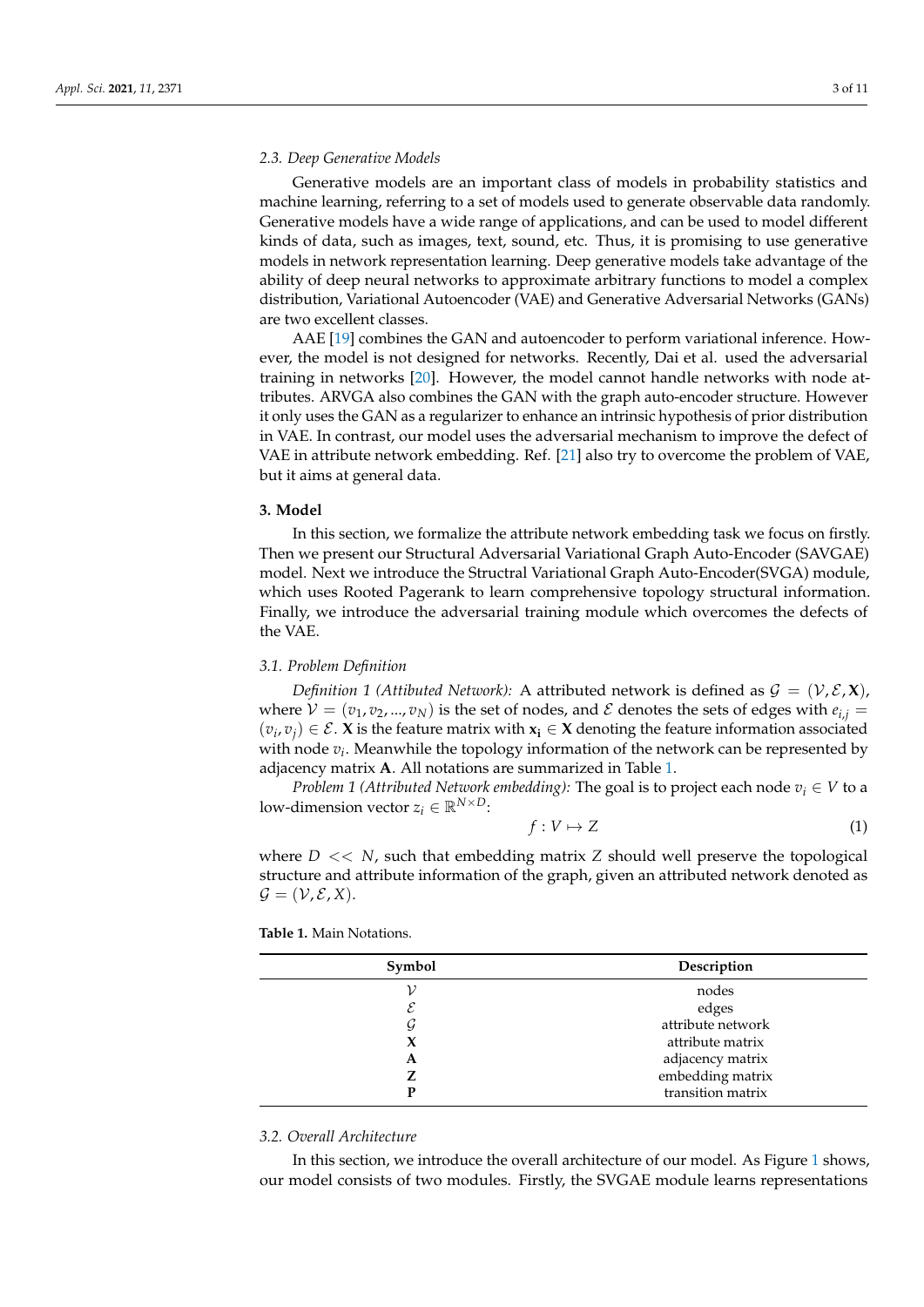for nodes while preserving their overall structural information and attribute information. Then we propose adversarial training module to learn robust embeddings for nodes.

- **Structural Variational Graph Auto-encoder module.** SVGAE takes in adjacency matrix **A** and feature matrix **X** and gets embeddings  $Z_S$ , then reconstructs the Rooted Pagerank matrix.
- **Adversarial training module.** This module introduces the adversarial training based on the SVGAE to overcome the side effect of the VAE framework.

<span id="page-3-0"></span>

**Figure 1.** The proposed Structural Adversarial Variational Graph Auto-Encoder(SAVGAE). It consists of two modules. The SAVE module is a variational graph auto-encoder which encodes the network structure **A** and network attribute **X** into embedding  $Z<sub>S</sub>$  and reconstruct the Rooted Pagerank matrix **S RPR** to make **Z<sup>S</sup>** contain comprehensive network topological information. The adversarial training module reduces the information loss between  $Z_I$  and  $Z_S$  to guarantee  $Z_I$  is exclusive and representative.

# *3.3. Structural Variational Graph Auto-Encoder Module*

The Structural Variational Graph Auto-encoder consists of an inference model and a generative model. In our model, we adopt vanilla Graph Convolution Network layer [\[22\]](#page-10-10) in our graph auto-encoder model. The layerwise transformation is denoted as follows:

$$
\mathbf{Z}^{l+1} = f(\mathbf{Z}^{(l)}, \mathbf{A}|\mathbf{W}^{(l)})
$$
\n(2)

where  $\mathbf{Z}^l$  is the input layer,  $\mathbf{A}$  is the adjacency matrix, and the **W** is the weights parameters to be learned in the training process. To be specific, our graph convolution here is defined as follows:

$$
f(\mathbf{Z}^{(l)}, \mathbf{A}|\mathbf{W}^{(l)}) = \phi(\mathbf{\tilde{D}}^{-\frac{1}{2}}\mathbf{\tilde{A}}\mathbf{\tilde{D}}^{-\frac{1}{2}}\mathbf{Z}^{(l)}\mathbf{W}^{(l)}),
$$
\n(3)

where  $\phi$  is the Relu activation function,  $\tilde{\bf A}={\bf A}+{\bf I}$ ,  $\tilde{\bf D_{\bf ii}}=\sum{\tilde{\bf A_{\bf ij}}}$ .

# 3.3.1. Rooted PageRank

Here we choose a high-order proximity Rooted PageRank (RPR) *SRPR* [\[23\]](#page-10-11) as an alternative to **A**. As is defined in Equations [\(4\)](#page-4-0) and [\(5\)](#page-4-1), the  $(i, j)$ -th entry of  $S_{RPR}$  defines the probability that if there is a random walk starting from node  $v_i$ , it will stop at node  $v_j$ in the steady state.  $β_{RPR} ∈ (0,1)$  is the parameter to control the probability of the current node walking to a neighbor node randomly rather than jumping back to the start node. **P** is transition matrix, and  ${\bf P}_{i,j} = \frac{{\bf A}_{i,j}}{|\nabla u|}$  $\frac{V_{\lambda,j}}{\sum_{k=1}^{|V|} \mathbf{A}_{i,k}}$ . So we can use  $S_{RPR}$  to describe the node-to-node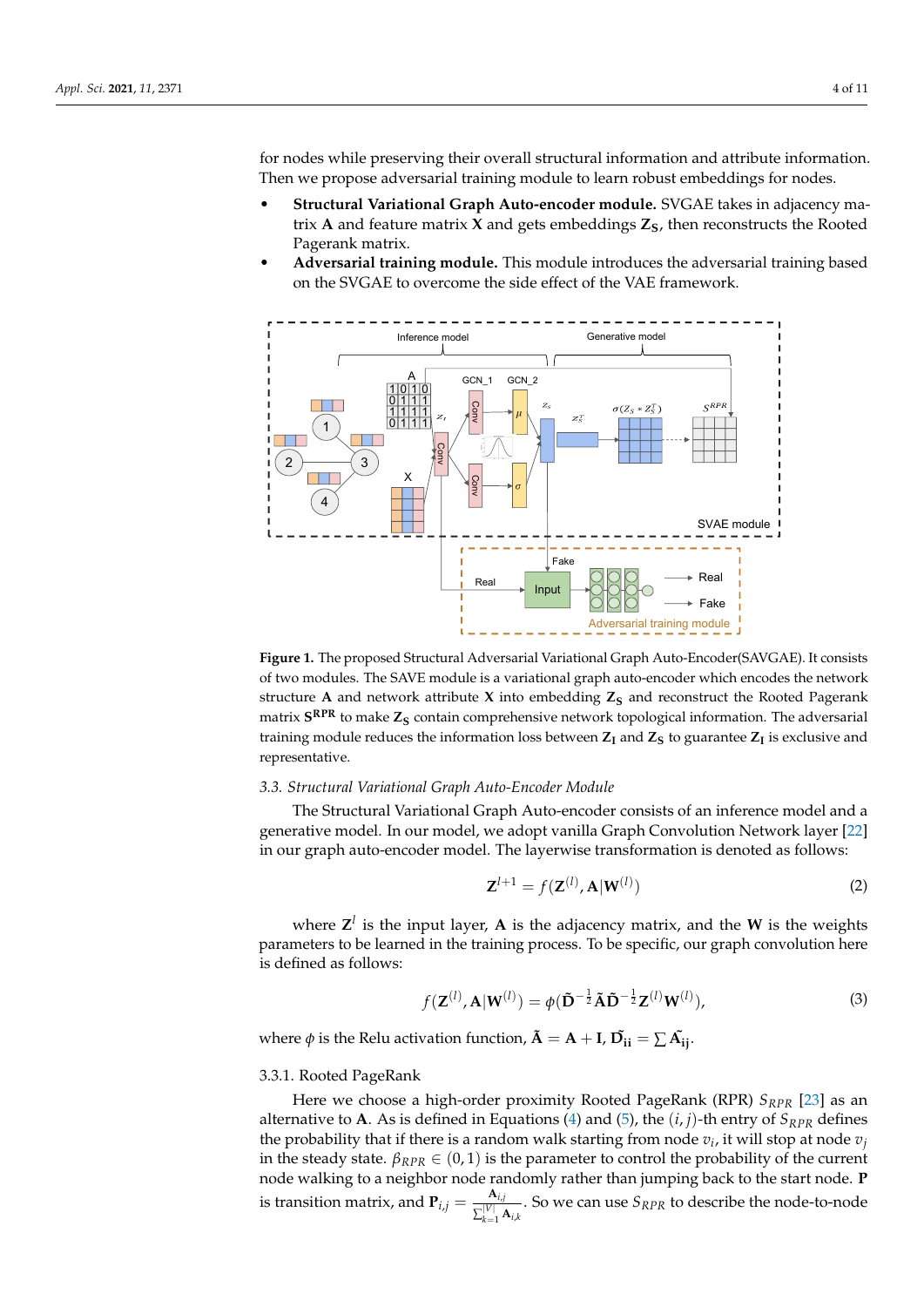proximity. Specifically, the *i*-th row of **S***RPR*, can be used to represent the global structural information of node *v<sup>i</sup>* .

<span id="page-4-0"></span>
$$
\mathbf{S}^{RPR} = \beta_{RPR} \cdot \mathbf{S}^{RPR} \cdot \mathbf{P} + (1 - \beta_{RPR}) \cdot \mathbf{I}
$$
(4)

<span id="page-4-1"></span>
$$
\mathbf{S}^{RPR} = (1 - \beta_{RPR})(\mathbf{I} - \beta_{RPR}\mathbf{P})^{-1}
$$
(5)

3.3.2. Inference Model

In the inference model, we get hidden variable **Z***<sup>S</sup>* from the input adjacency matrix **A** and attribute matrix **X**.

$$
q(\mathbf{Z}_S|\mathbf{X}, \mathbf{A}) = \prod_{i=1}^N q(z_s^{(i)}|\mathbf{X}, \mathbf{A}),
$$
  
with 
$$
q(z_s^{(i)}|\mathbf{X}, \mathbf{A}) = N(z_s^{(i)}|\mu_s^{(i)}, diag(\sigma_i^2))
$$
 (6)

The inference model can also be seen as an encoder.  $G(\mathbf{Z}_S, \mathbf{A}) = q(\mathbf{Z}_S|\mathbf{X}, \mathbf{A})$  which actually consists of two GCN layers.

<span id="page-4-2"></span>
$$
\mathbf{Z}_I = f_{Relu}(\mathbf{X}, \mathbf{A}|\mathbf{W}^{(0)})
$$
(7)

$$
\mathbf{Z}^{(21)} = f_{Relu}(\mathbf{Z}_I, \mathbf{A}|\mathbf{W}^{(11)})
$$
\n(8)

$$
\mathbf{Z}^{(22)} = f_{Relu}(\mathbf{Z}_I, \mathbf{A}|\mathbf{W}^{(12)})
$$
\n(9)

 $\mu = \mathbf{Z}^{(21)}$  and  $log\sigma = \mathbf{Z}^{(22)}$  are matrix of mean vectors  $z_i$  and matrix of log of the variance vectors respectively.

# 3.3.3. Generative Model

The generative model can also be seen as a decoder where traditional models aim at reconstructing the adjacency matrix **A** so the embedding matrix **Z** can preserve the information of graph **G**. However, **A** just encode the one-order structural information of the graph which is not enough for learning comprehensive information of the graph structure. Therefore we adopt the **S***RPR* as the reconstruction aiming of the decoder. So the node embeddings preserve the comprehensive information of the network after loss function being optimized as it can reconstruct the Rooted Pagerank matrix to some extent.

<span id="page-4-3"></span>
$$
\mathbf{Z}_S = \mu(\mathbf{Z}_I) + \sigma(\mathbf{Z}_I) * \epsilon, \epsilon \sim \mathbf{N}(0, 1)
$$
\n(10)

$$
p(\hat{\mathbf{S}}|\mathbf{Z}_{S}) = \prod_{i=1}^{N} \prod_{j=1}^{N} p(\hat{S}_{ij}|z_{s}^{(i)}, z_{s}^{(j)}),
$$
  
\nwith 
$$
p(\hat{S}_{ij} = 1|z_{s}^{(i)}, z_{s}^{(j)}) = \theta(z_{s}^{(i)^\top}z_{s}^{(j)})
$$
\n(11)

# 3.3.4. Optimization

As a Variational graph auto-encoder model, we need optimize the variational lower bound

<span id="page-4-4"></span>
$$
\mathcal{L} = \mathbb{E}_{q(\mathbf{Z}_S|\mathbf{X},\mathbf{A})}[\log p(\hat{\mathbf{S}}|\mathbf{Z}_S)] - KL[q(\mathbf{Z}_S|\mathbf{X},\mathbf{A})||p(\mathbf{Z}_S)],\tag{12}
$$

where the former indicates the reconstruction loss and the latter uses the Kullback-Leibler divergence as a regularizer of the variational auto-encoder.

# *3.4. Adversarial Training Module*

In the previous section, we can find  $\mathbb{Z}_S$  is suitable for represent the nodes of the network as illustrated in Figure [1.](#page-3-0) However, locating after the sampling process makes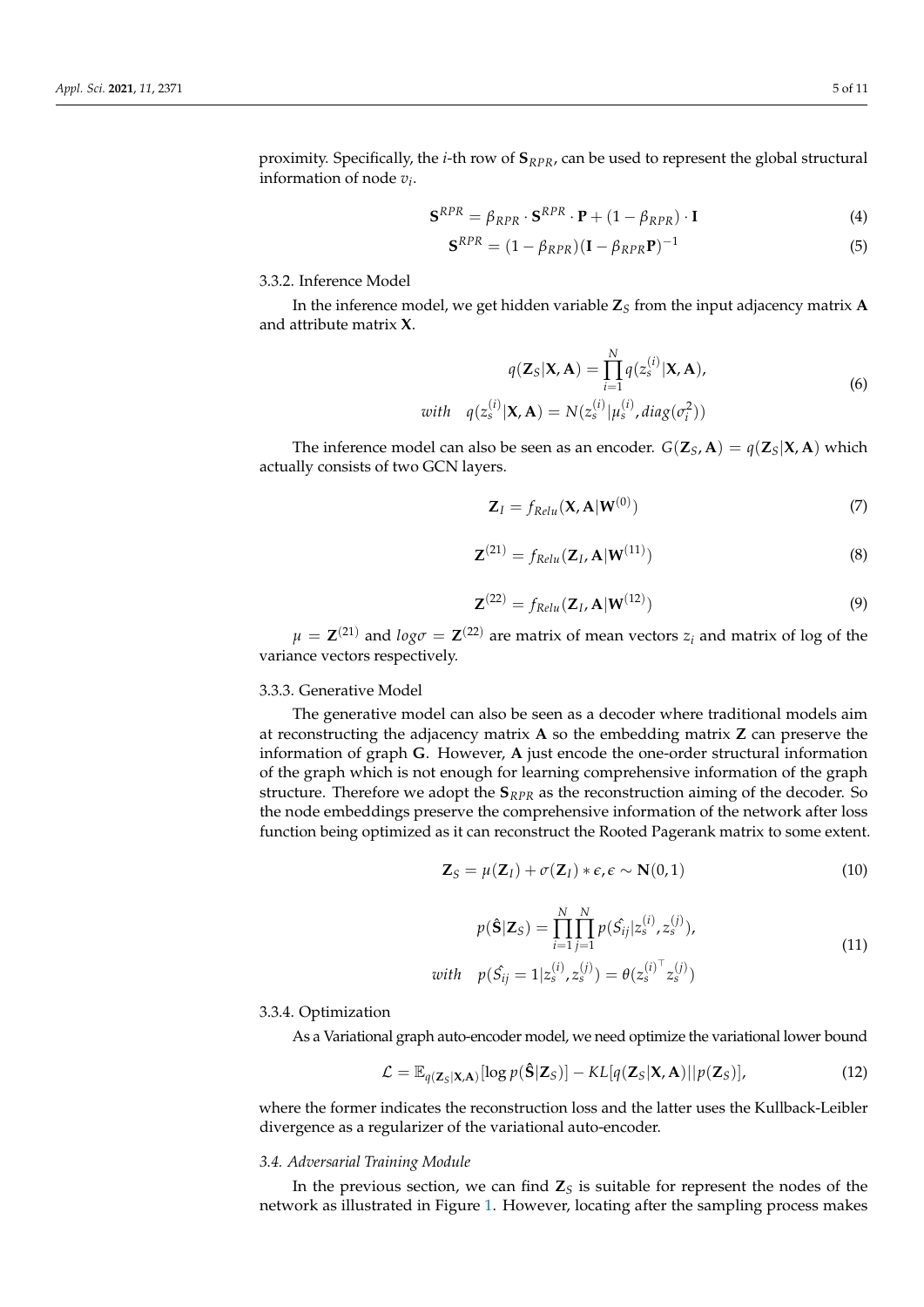it not repeatable, so we decide to use **Z***<sup>I</sup>* for its stability, and using adversarial training module to decrease the information loss between  $\mathbf{Z}_S$  and  $\mathbf{Z}_I$  to guarantee the latter is representative.

In our adversarial training module, the input of the discriminator is latent code either from **Z***<sup>I</sup>* (real) or **Z***S*(fake) and the output is a scalar deciding whether the input is true or not. The cost of the discriminator is

$$
-\frac{1}{2} \mathbb{E}_{x \sim p_x} [\log \mathcal{D}(f(\mathbf{X}, \mathbf{A}))]
$$
  

$$
\frac{1}{2} \mathbb{E}_{x \sim p_x} [\log(1 - \mathcal{D}(\mathcal{G}(\mathbf{X}, \mathbf{A})))].
$$
 (13)

Then the objective to train the encoder of SVGAE module with discriminator of the adversarial training module is as follows:

$$
\min_{\mathcal{G}} \max_{\mathcal{D}} \mathbb{E}_{x \sim p_x}[\log \mathcal{D}(f(\mathbf{X}, \mathbf{A}))]
$$
\n
$$
+ \mathbb{E}_{x \sim p_x}[\log(1 - \mathcal{D}(\mathcal{G}(\mathbf{X}, \mathbf{A})))].
$$
\n(14)

# *3.5. Overall Algorithm*

As in Algorithm [1,](#page-5-1) the SAVGAE model takes in the attributed network  $G$ , and generates  $\mathbb{Z}_I$  and  $\mathbb{Z}_S$  through Equations [\(7\)](#page-4-2) and [\(10\)](#page-4-3) in step 2. Then it takes m samples from **Z***<sup>I</sup>* and **Z***<sup>S</sup>* and trains the discriminator in step 6. Finally, it trains the SAVGAE through updating Equation [\(12\)](#page-4-4) in step 8 and gets the desired network embedding **Z***<sup>I</sup>* .

### <span id="page-5-1"></span>**Algorithm 1** Algorithm for SAVGAE

**Input:**  $G = \{V, E, X\}$ : Graph; *T*: the number of iterations of training process; *K*: the number of steps for updating discriminator; *d*: the dimension of the embeddings **Output:**  $\mathbf{Z}_I \in \mathbb{R}^{n \times d}$ 

1: **for** *iterator* = 1 to  $T$  **do** 

2: Generate matrix  $\mathbf{Z}_I$  and  $\mathbf{Z}_S$  by Equations [\(7\)](#page-4-2) and [\(10\)](#page-4-3);

−

- 3: **for** *iterator* = 1 to  $K$  **do**
- 4: Sample *m* samples  $\{a^{(1)}, ..., a^{(m)}\}$  from  $\mathbb{Z}_l$
- 5: Sample *m* samples  $\{b^{(1)},...,b^{(m)}\}$  from  $\mathbb{Z}_S$
- 6: Update the discriminator with its stochastic gradient:

$$
\nabla \frac{1}{m} \sum_{i=1}^{m} [\log \mathcal{D}(a^i) + \log(1 - \mathcal{D}(b^i))]
$$

7: **end for**

```
8: Update the SVAE module by Equation (12)
```
9: **end for**

```
10: return \mathbf{Z}_I \in R^{n \times d}
```
#### <span id="page-5-0"></span>**4. Experiments**

In this section, we evaluate the proposed model on two widely used tasks: link prediction and node clustering over 2 real-world datasets [\[24\]](#page-10-12). Meanwhile, we compare our methods with baseline algorithms.

#### *4.1. Datasets and Baselines*

We report experimental results on two attributed graph datasets: Cora and Citeseer. They are citation networks with varying sizes where nodes and edges represent publications and citations. Node attributes of Cora and Citeseer are bag-of-words representing the content of the publication. The statistics of the datasets are summarized in Table [2.](#page-6-0)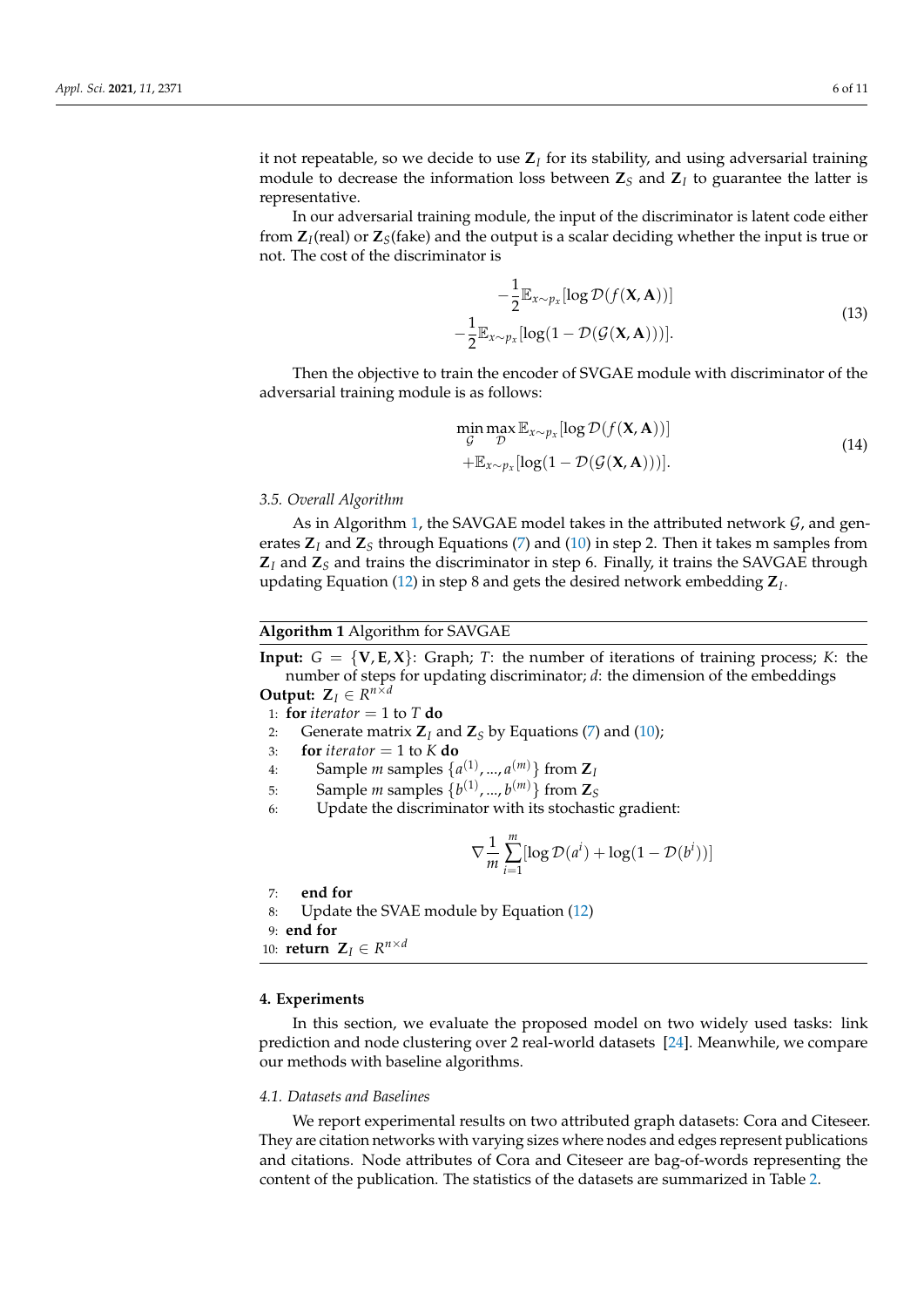<span id="page-6-0"></span>**Table 2.** statistics of datasets

| Datasets | #Nodes | #Edges | #Attributes | #Lables |
|----------|--------|--------|-------------|---------|
| Cora     | 2708   | 5429   | 1433        |         |
| Citeseer | 3327   | 4732   | 3703        |         |

To validate and evaluate SAVGAE, we compare it with 7 baseline methods including DeepWalk, Spectral Clustering [\[25\]](#page-10-13), node2vec, GAE, VGAE, ARGA, ARVGA in link prediction task. In node clustering task, we include 6 methods K-means, Graph Encoder [\[26\]](#page-10-14), DNGR [\[27\]](#page-10-15), RTM [\[28\]](#page-10-16), RMSC [\[29\]](#page-10-17), TADW besides baselines in link prediction task.

#### *4.2. Experimental Setup and Evaluation Methods*

We detail the experimental setup and evaluation methods for link prediction and node clustering respectively. Link prediction task aims at inferring the missing edges from the network which is not complete. Following the experimental settings of VGAE, each dataset is partitioned into the training set, the validatoin set and the test set. We randomly remove 5% edges for validation and 10% edges for test which serve as positive samples. Then we sample the same number of non-existing links as negative samples from the pairs of unconnected nodes. The model is trained on the residual network where attributes of nodes are kept. The model can be evaluated by the ability to classify the positive samples and negative samples, and we employ the AUC(the area under a receiver operating characteristic curve) and AP(average precision) as the metrics for evaluation.

For the node clustering task, we employ the K-means algorithm based on the node embeddings learned from the training phase. Then we employ accuracy (Acc), normalized mutual information (NMI), F-score (F1), precision, and average rand index (ARI) as metrics, compared to the true class labels of nodes.

#### *4.3. Main Results*

In this section, we detail our model performance on link prediction and node clustering experiments. Then we validate the effectiveness of different parts of SAVGAE through ablation studies. Finally, we visualize the node embeddings.

#### 4.3.1. Link Prediction

The experimental results on the link prediction task are reported in Table [3.](#page-6-1) We can observe that SAVGAE achieves outstanding performance: consistently performs better than all baseline models. Compared with all the baselines, SAVGAE increased the AP score from around 2.9% compared with ARVGE, 3.9% compared with VGAE, 13.1% compared with VGAE without node features; 14.3% and 12.3% compared with Spectral Clustering and DeepWalk respectively.

<span id="page-6-1"></span>**Table 3.** Results for Link Prediction. GAE\* and VGAE\* denote the variants of GAE and VGAE, which do experiments without using input features. Bold font indicates the best result.

| Model        | Cora       |      | Citeseer   |      |
|--------------|------------|------|------------|------|
|              | <b>AUC</b> | AP   | <b>AUC</b> | AP   |
| <b>SC</b>    | 84.6       | 88.5 | 80.5       | 85.0 |
| DW           | 83.1       | 85.0 | 80.5       | 83.6 |
| node2vec     | 84.1       | 87.2 | 83.7       | 85.3 |
| $GAE^*$      | 84.3       | 88.1 | 78.7       | 84.1 |
| $VGAE^*$     | 84.0       | 87.7 | 78.9       | 84.1 |
| <b>GAE</b>   | 91.0       | 92.0 | 89.5       | 89.9 |
| <b>VGAE</b>  | 91.4       | 92.6 | 90.8       | 92.0 |
| ARGE         | 92.4       | 93.2 | 91.9       | 93.0 |
| <b>ARVGE</b> | 92.4       | 92.6 | 92.4       | 93.0 |
| SAVGAE(ours) | 95.0       | 95.3 | 94.6       | 95.7 |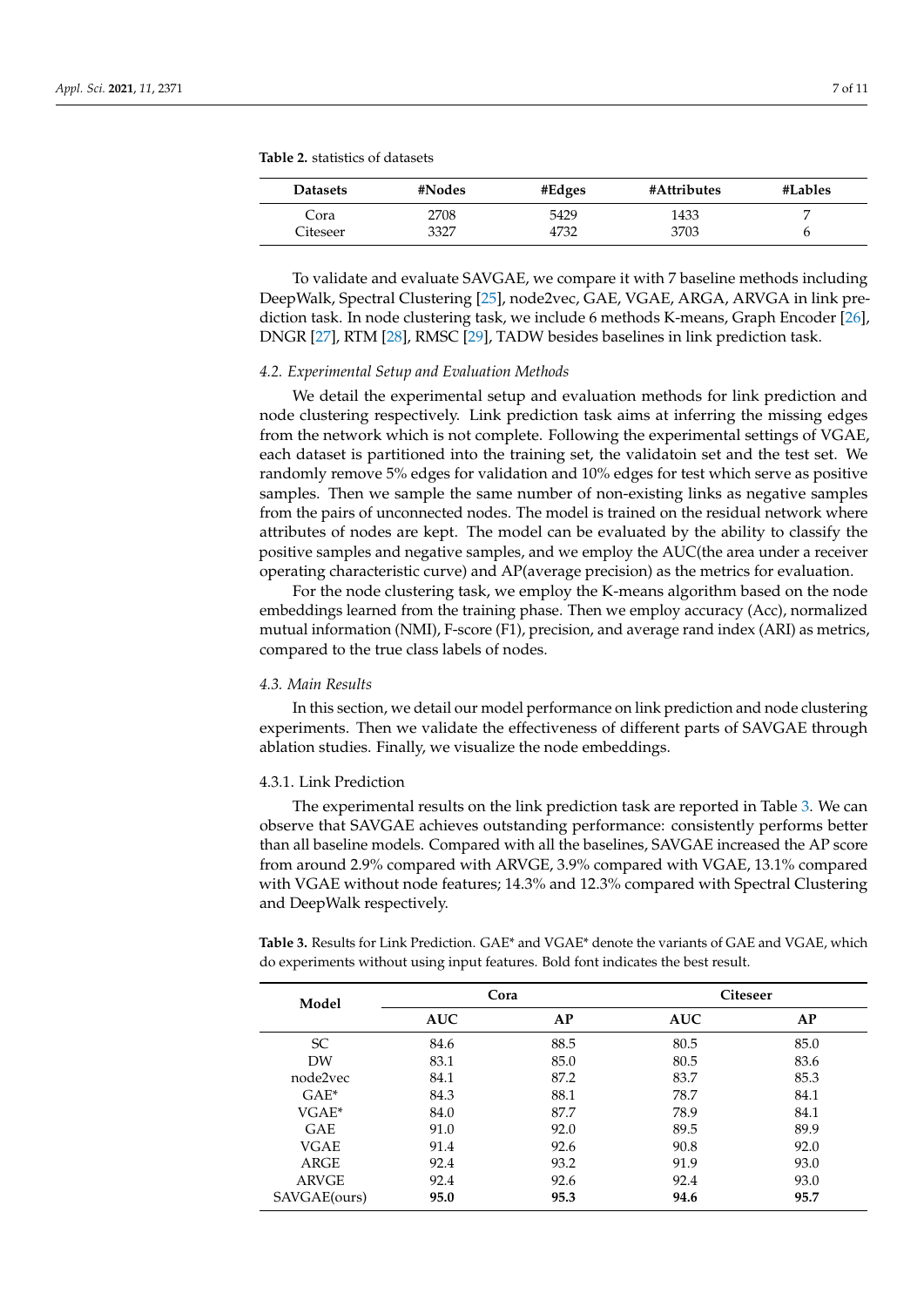# 4.3.2. Node Clustering

After getting node embeddings, we apply K-means algorithm to do the node clustering task. The results on Cora and Citeseer datasets are reported in Tables [4](#page-7-0) and [5.](#page-7-1) The results illustrate that SAVGA has achieved a great improvement compared with all the other baselines. For example, on Cora dataset, SAVGAE has increased the accuracy from 40.2% compared with K-means to 88.0% compared with Spectral Clustering; increased the F1 score from 44.5% compared with TADW to 102.8% compared with DeepWalk; and increased NMI from 55.0% compared with K-means to 10.4% compared with ARVGE. The results has demonstrated the superiority of our SAVGAE.

| Cora         | Acc   | <b>NMI</b> | F1    | Precision | <b>ARI</b> |
|--------------|-------|------------|-------|-----------|------------|
| K-means      | 0.492 | 0.321      | 0.368 | 0.369     | 0.230      |
| SС           | 0.367 | 0.127      | 0.318 | 0.193     | 0.031      |
| GraphEncoder | 0.325 | 0.109      | 0.298 | 0.182     | 0.006      |
| DeepWalk     | 0.484 | 0.327      | 0.392 | 0.361     | 0.243      |
| node2vec     | 0.526 | 0.343      | 0.413 | 0.393     | 0.284      |
| <b>DNGR</b>  | 0.419 | 0.318      | 0.340 | 0.266     | 0.142      |
| <b>RTM</b>   | 0.440 | 0.230      | 0.307 | 0.332     | 0.169      |
| <b>RMSC</b>  | 0.407 | 0.255      | 0.331 | 0.227     | 0.090      |
| <b>TADW</b>  | 0.560 | 0.441      | 0.481 | 0.396     | 0.332      |
| <b>GAE</b>   | 0.596 | 0.429      | 0.595 | 0.596     | 0.347      |
| <b>VGAE</b>  | 0.609 | 0.436      | 0.609 | 0.609     | 0.346      |
| ARGE         | 0.640 | 0.449      | 0.619 | 0.646     | 0.352      |
| <b>ARVGE</b> | 0.638 | 0.450      | 0.627 | 0.624     | 0.374      |
| SAVGAE(ours) | 0.690 | 0.497      | 0.695 | 0.701     | 0.429      |

<span id="page-7-0"></span>**Table 4.** Clustering Results on Cora. Bold font indicates the best result.

<span id="page-7-1"></span>**Table 5.** Clustering Results on Citeseer. Bold font indicates the best result.

| Cora         | Acc   | <b>NMI</b> | F <sub>1</sub> | Precision | ARI   |
|--------------|-------|------------|----------------|-----------|-------|
| K-means      | 0.540 | 0.305      | 0.409          | 0.405     | 0.279 |
| SC.          | 0.239 | 0.056      | 0.299          | 0.179     | 0.010 |
| GraphEncoder | 0.225 | 0.033      | 0.301          | 0.179     | 0.010 |
| DeepWalk     | 0.337 | 0.088      | 0.270          | 0.248     | 0.092 |
| node2vec     | 0.374 | 0.105      | 0.291          | 0.276     | 0.125 |
| <b>DNGR</b>  | 0.326 | 0.180      | 0.300          | 0.200     | 0.044 |
| <b>RTM</b>   | 0.451 | 0.239      | 0.342          | 0.349     | 0.203 |
| <b>RMSC</b>  | 0.295 | 0.139      | 0.320          | 0.204     | 0.049 |
| <b>TADW</b>  | 0.455 | 0.291      | 0.414          | 0.312     | 0.228 |
| <b>GAE</b>   | 0.408 | 0.176      | 0.372          | 0.418     | 0.124 |
| VGAE         | 0.344 | 0.156      | 0.308          | 0.349     | 0.093 |
| ARGE         | 0.573 | 0.350      | 0.546          | 0.573     | 0.341 |
| <b>ARVGE</b> | 0.544 | 0.261      | 0.529          | 0.549     | 0.245 |
| SAVGAE(ours) | 0.582 | 0.352      | 0.573          | 0.596     | 0.364 |

# 4.3.3. Graph Visualization

Visualization is another intuitive and effective way to assess the performance of network embedding methods. We get node representations through SAVGAE model, then map these points into 2D space by t-SNE [\[30\]](#page-10-18). The color denotes the class label of the nodes in the dataset, which is not exploited in our unsupervised attributed network embedding. Therefore, nodes in the same color should locate closer to each other. As in Figure [2,](#page-8-1) the meaningful clustering layout demonstrates the performance of SAVGAE.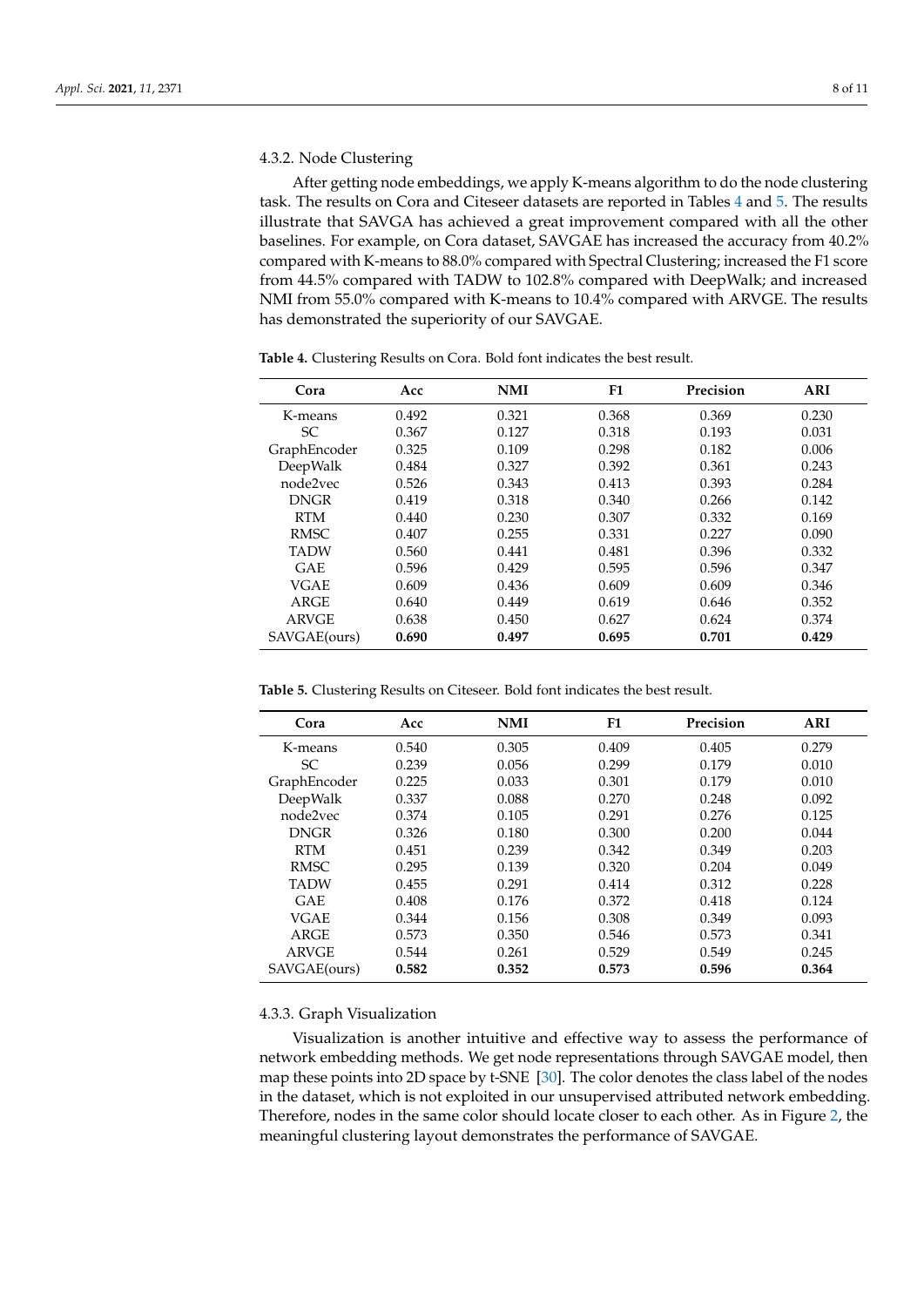<span id="page-8-1"></span>

**Figure 2.** The visualization results of SAVGAE on Cora dataset.

#### *4.4. Ablation Studies*

To evaluate the performance of different parts of SAVGAE, we perform ablation studies on link prediction and node clustering task. "-RPR" means dicarding high-order proximity Rooted Pagerank and using adjacency matrix as learning objective. "-Adversarial training" means discarding adversarial training module. "-RPR and adversarial training" means discarding both Rooted Pagerank and adversarial training module. The results are illustrated in Tables [6](#page-8-2)[–8.](#page-8-3) We find that the hybrid model performs best.

<span id="page-8-2"></span>**Table 6.** Ablation results of link prediction experiments.

| Model                         | Cora       |      | Citeseer   |      |  |
|-------------------------------|------------|------|------------|------|--|
|                               | <b>AUC</b> | АP   | <b>AUC</b> | AP   |  |
| SAVGAE(ours)                  | 95.0       | 95.3 | 94.6       | 95.7 |  |
| -RPR                          | 95.2       | 95.7 | 93.7       | 94.7 |  |
| -Adversarial training         | 92.6       | 92.9 | 92.7       | 94.1 |  |
| -RPR and adversarial training | 91.4       | 92.6 | 90.8       | 92.0 |  |

**Table 7.** Ablation results of clustering experiments on Cora.

| Cora                          | Acc   | NMI   | F1    | Precision | ARI   |
|-------------------------------|-------|-------|-------|-----------|-------|
| SAVGAE(ours)                  | 0.690 | 0.497 | 0.695 | 0.701     | 0.429 |
| -RPR                          | 0.655 | 0.465 | 0.628 | 0.635     | 0.393 |
| -Adversarial training         | 0.642 | 0.462 | 0.640 | 0.632     | 0.282 |
| -RPR and adversarial training | 0.609 | 0.436 | 0.609 | 0.609     | 0.346 |

<span id="page-8-3"></span>**Table 8.** Ablation results of clustering experiments on Citeseer.

| Cora                          | Acc   | <b>NMI</b> | F1    | Precision | ARI   |
|-------------------------------|-------|------------|-------|-----------|-------|
| SAVGAE(ours)                  | 0.582 | 0.352      | 0.573 | 0.596     | 0.364 |
| -RPR                          | 0.547 | 0.291      | 0.526 | 0.548     | 0.272 |
| -Adversarial training         | 0.547 | 0.291      | 0.547 | 0.582     | 0.272 |
| -RPR and adversarial training | 0.344 | 0.156      | 0.308 | 0.349     | 0.093 |

# <span id="page-8-0"></span>**5. Conclusions**

In this paper, we propose SAVGAE, a novel attributed network embedding method, which preserves comprehensive topology structure and node content information of attributed network by modifying the VAE to handle graph data while integrating with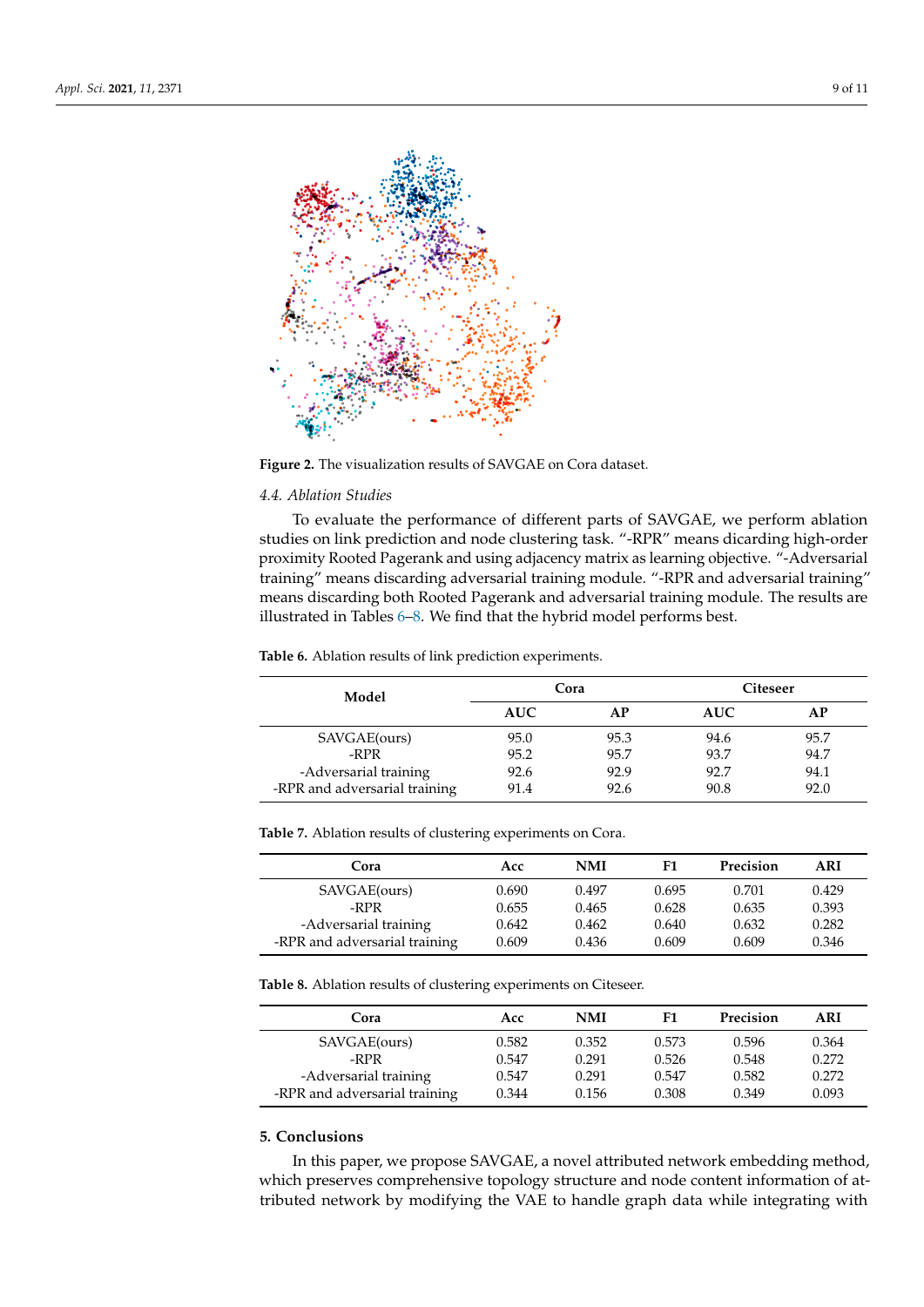generative adversarial networks. We use Rooted PageRank (RPR) rather than adjacency matrix as the reconstruction objective of the auto-encoder to preserve local and global proximity simultaneously in node representation while not increasing much model complexity. The sampling process is an indispensable part of VAE before getting a latent representation of the node, but it causes the problem that the node embeddings are not exclusive which may affect the downstream network analysis task. We modify the VAE structure and integrate with generative adversarial networks to learn an exclusive and robust embedding for each node to overcome the aforementioned problem. Empirically, we evaluate the generated network representations in a variety of network datasets and applications. The results demonstrate the superiority of our method compared with the state-of-the-art. Our future work will focus on proposing a generalized framework that can handle unseen nodes and networks rather than just learning embeddings on a single fixed network.

**Author Contributions:** Conceptualization, J.Z. and F.L.; methodology, J.Z., Y.W., D.L.; validation, J.Z.; formal analysis, J.Z.; writing—original draft preparation, J.Z.; writing—review and editing, F.L., Y.W., D.L.; supervision, G.X. All authors have read and agreed to the published version of the manuscript.

**Funding:** This research was funded by Strategic Priority Research Program of Chinese Academy of Sciences (grant number Y835120378).

**Institutional Review Board Statement:** Not applicable.

**Informed Consent Statement:** Not applicable.

**Data Availability Statement:** [http://www.cs.umd.edu/~sen/lbc-proj/LBC.html.](http://www.cs.umd.edu/~sen/lbc-proj/LBC.html)

**Conflicts of Interest:** The authors declare no conflict of interest.

# **Abbreviations**

The following abbreviations are used in this manuscript:

- MDPI Multidisciplinary Digital Publishing Institute
- DOAJ Directory of open access journals
- TLA Three letter acronym
- LD Linear dichroism

#### **References**

- <span id="page-9-0"></span>1. Zhang, D.; Yin, J.; Zhu, X.; Zhang, C. Network representation learning: A survey. *IEEE Trans.Big Data* **2018**, *6*, 3–28.
- <span id="page-9-1"></span>2. Perozzi, B.; Al-Rfou, R.; Skiena, S. Deepwalk: Online learning of social representations. In Proceedings of the 20th ACM SIGKDD International Conference on Knowledge Discovery and Data Mining, New York, NY, USA, 24–27 August 2014; ACM: New York, NY, USA 2014; pp. 701–710.
- <span id="page-9-2"></span>3. Grover, A.; Leskovec, J. node2vec: Scalable feature learning for networks. In Proceedings of the 22nd ACM SIGKDD International Conference on Knowledge Discovery and Data Mining, San Francisco, CA, USA, 13–17 August 2016; ACM: New York, NY, USA, 2016; pp. 855–864.
- <span id="page-9-3"></span>4. Tang, J.; Qu, M.; Wang, M.; Zhang, M.; Yan, J.; Mei, Q. Line: Large-scale information network embedding. In Proceedings of the 24th International Conference on World Wide Web, Florence, Italy, 18–22 May 2015; pp. 1067–1077.
- <span id="page-9-4"></span>5. Mikolov, T.; Sutskever, I.; Chen, K.; Corrado, G.S.; Dean, J. Distributed representations of words and phrases and their compositionality. In *Advances in Neural Information Processing Systems*; MIT Press: Cambridge, MA, USA, 2013; pp. 3111–3119.
- <span id="page-9-5"></span>6. Ou, M.; Cui, P.; Pei, J.; Zhang, Z.; Zhu, W. Asymmetric transitivity preserving graph embedding. In Proceedings of the 22nd ACM SIGKDD International Conference on Knowledge Discovery and Data Mining, San Francisco, CA, USA, 13–17 August 2016; ACM: New York, NY, USA, 2016; pp. 1105–1114.
- <span id="page-9-6"></span>7. Yang, C.; Liu, Z.; Zhao, D.; Sun, M.; Chang, E.Y. Network representation learning with rich text information. *IJCAI* **2015**, *2015*, 2111–2117.
- <span id="page-9-7"></span>8. Wang, X.; Cui, P.; Wang, J.; Pei, J.; Zhu, W.; Yang, S. Community preserving network embedding. *Proc. AAAI Conf. Artif. Intell.* **2017**, *17*, 3298239–3298270.
- <span id="page-9-8"></span>9. Kipf, T.N.; Welling, M. Variational Graph Auto-Encoders. *NIPS Workshop on Bayesian Deep Learning*; Curran Associates: New York, NY, USA, 2016.
- <span id="page-9-9"></span>10. Kingma, D.P.; Welling, M. Auto-encoding variational bayes. *arXiv* **2013**, arXiv:1312.6114.
- <span id="page-9-10"></span>11. Rezende, D.J.; Mohamed, S.; Wierstra, D. Stochastic backpropagation and approximate inference in deep generative models. *arXiv* **2014**, arXiv:1401.4082.